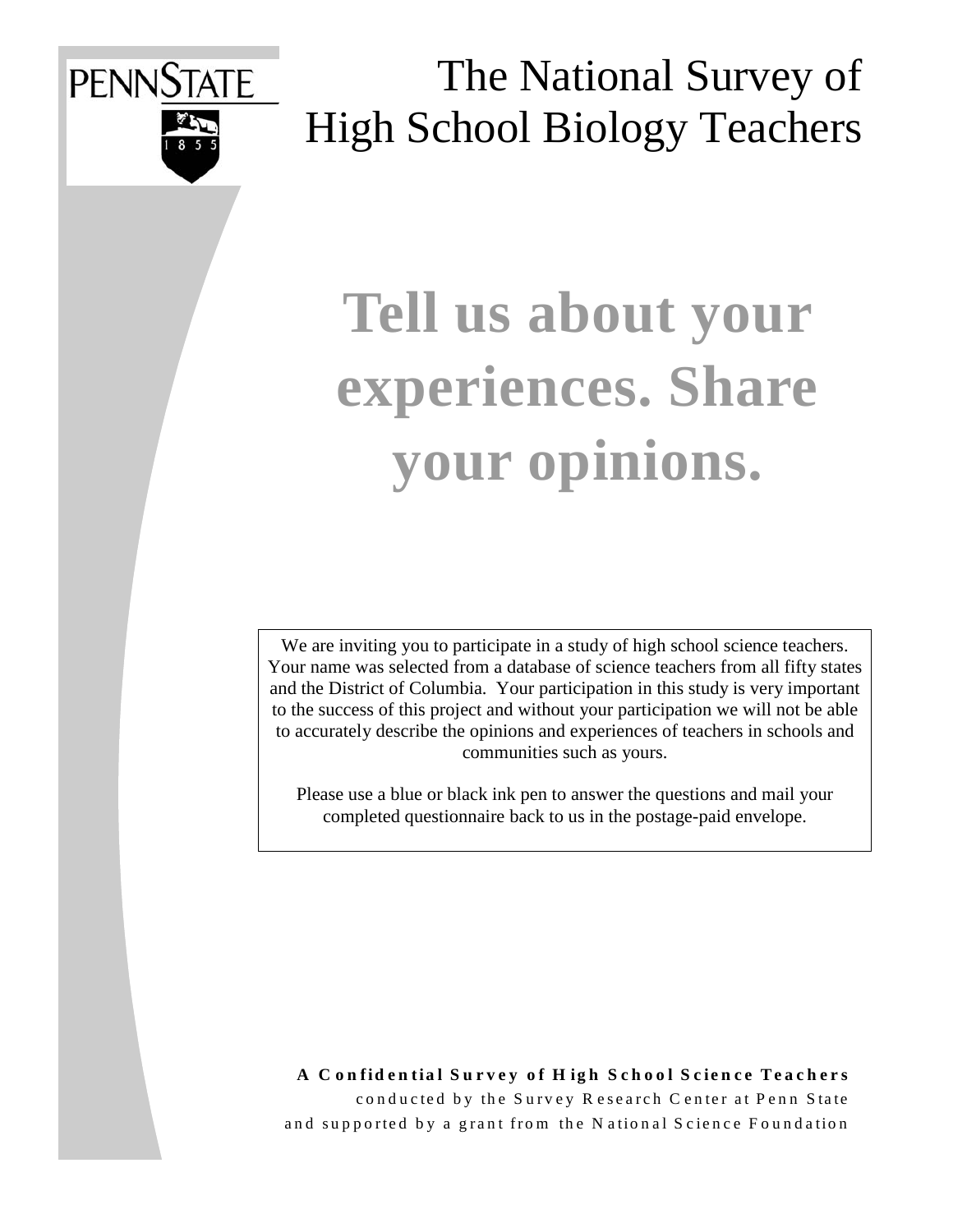Thank you for participating in this survey! Many questions ask about your biology class. If you teach different kinds of biology classes (such as AP biology), please give answers that refer to the class with the largest enrollment at your high school.

1. Thinking about how you lay out your Biology course for the year, please indicate how many class hours you typically spend on each of the following areas.

|                                   | <b>Not</b><br>Covered | $1 - 2$<br>hours | $3 - 5$<br>hours | $6 - 10$<br>hours | $11 - 15$<br>hours | $16 - 20$<br>hours | 20 hours<br>or more |
|-----------------------------------|-----------------------|------------------|------------------|-------------------|--------------------|--------------------|---------------------|
| Human evolution                   | ◯                     | $\bigcirc$       | Ω                | $\bigcirc$        | $\bigcirc$         | O                  | $\cap$              |
| Ecology                           | ◯                     | ◯                | Ω                | ◯                 | Ω                  | Ω                  |                     |
| Human health/disease              | ∩                     | $\bigcirc$       | Ω                | $\bigcirc$        | $\bigcirc$         | $\bigcirc$         | $\cap$              |
| General evolutionary processes    | ◯                     | O                | ∩                | ◯                 | ◯                  | ◯                  | ◯                   |
| Intelligent design or creationism | $\bigcirc$            | ∩                | ∩                | ◯                 | ∩                  | ∩                  |                     |

2. Please indicate your level of agreement with each of the following statements if they apply to your classes in biology or life sciences (otherwise select "Not applicable").

|                                                                                                                                                                                                                                | <b>Strongly</b><br>Agree | Agree   | <b>Disagree</b> | <b>Strongly</b><br><b>Disagree</b> | <b>Not</b><br>applicable |
|--------------------------------------------------------------------------------------------------------------------------------------------------------------------------------------------------------------------------------|--------------------------|---------|-----------------|------------------------------------|--------------------------|
| When I do teach evolution, I focus heavily on what<br>students need to know to meet state science standards.                                                                                                                   | $\circ$                  | $\circ$ | $\bigcirc$      | $\circ$                            | $\circ$                  |
| When I do teach evolution (including answering<br>student questions), I emphasize the possibility that<br>portions of evolutionary theory may be proven wrong.                                                                 | $\circ$                  | $\circ$ | $\circ$         | $\circ$                            | O                        |
| When I do teach evolution (including answering student<br>questions), I emphasize the broad consensus that<br>evolution is fact even as scientists disagree about the<br>specific mechanisms through which evolution occurred. | $\circ$                  | $\circ$ | $\bigcirc$      | $\circ$                            | $\circ$                  |
| When I do teach evolution (including answering<br>student questions), I deliberately avoid making<br>statements that might be deemed offensive by some<br>students or their parents.                                           | $\circ$                  | $\circ$ | $\bigcirc$      | $\bigcirc$                         | O                        |
| Evolution serves as the unifying theme for the content<br>of the course.                                                                                                                                                       | $\circ$                  | $\circ$ | $\circ$         | $\circ$                            | $\circ$                  |
| I frequently do not cover evolution because we run out<br>of time at the end of the course.                                                                                                                                    | $\circ$                  | $\circ$ | $\circ$         | $\circ$                            | $\circ$                  |
| When I do teach about creationism or intelligent design<br>(including answering student questions), I emphasize<br>that this is a valid, scientific alternative to Darwinian<br>explanations for the origin of species.        | $\circ$                  | $\circ$ | $\bigcirc$      | $\circ$                            | $\circ$                  |
| When I do teach creationism or intelligent design<br>(including answering student questions), I emphasize<br>that almost all scientists reject these as valid accounts<br>of the origin of species.                            | $\circ$                  | $\circ$ | $\circ$         | $\bigcirc$                         | O                        |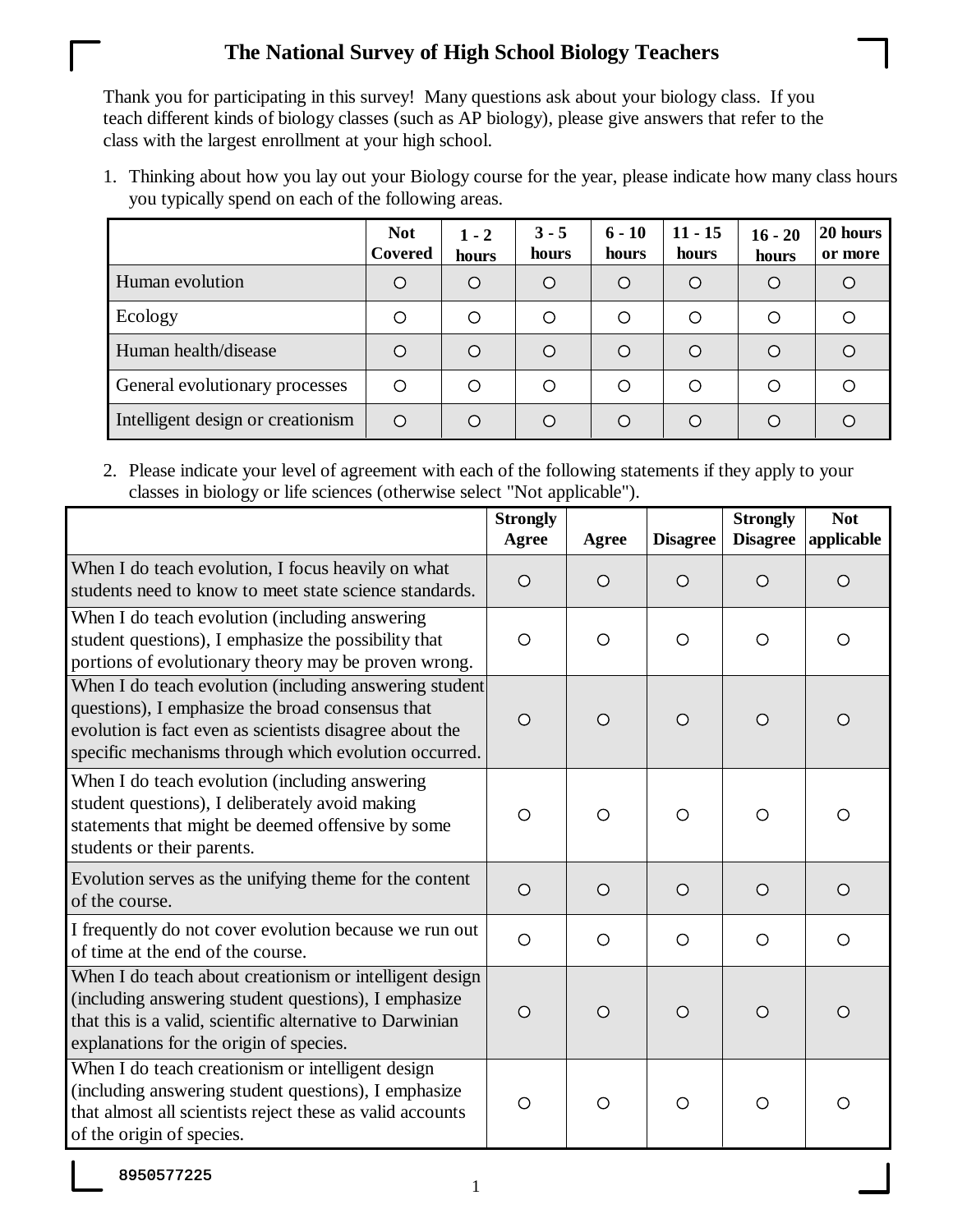|                                                                                                                                                                                                            | <b>Strongly</b><br>Agree | Agree | <b>Disagree</b> | <b>Strongly</b><br><b>Disagree</b> | <b>Not</b><br>applicable |
|------------------------------------------------------------------------------------------------------------------------------------------------------------------------------------------------------------|--------------------------|-------|-----------------|------------------------------------|--------------------------|
| When I do teach creationism or intelligent design<br>(including answering student questions), I<br>acknowledge them as valid religious perspectives,<br>but which are not appropriate for a science class. | ∩                        | ∩     | ∩               |                                    |                          |
| When I do teach creationism or intelligent design<br>(including answering student questions), I<br>emphasize that many reputable scientists view<br>these as valid alternatives to Darwinian theory.       | ∩                        | ∩     | ∩               |                                    |                          |
| I believe it is possible to offer an excellent general<br>biology course for high school students that includes<br>no mention of Darwin or evolutionary theory.                                            | ∩                        | ∩     | ∩               |                                    |                          |

### 3. For each of the following, select all that apply.

|                                                                                     | No One | <b>School</b><br><b>Administrator</b> | Local<br><b>Religious</b><br><b>Leader</b> | $\textbf{Parent}(s)$ | <b>School</b><br><b>Board</b><br><b>Member(s)</b> | <b>Other</b> |
|-------------------------------------------------------------------------------------|--------|---------------------------------------|--------------------------------------------|----------------------|---------------------------------------------------|--------------|
| I have received pressure to<br>teach evolution from:                                | Ω      | $\bigcirc$                            | ∩                                          | $\circ$              | Ω                                                 | $\Omega$     |
| I have received pressure to<br>teach creationism or intelligent<br>design from:     | O      | ∩                                     | ◯                                          | $\circ$              | ∩                                                 | ◯            |
| I have received pressure to<br>NOT teach evolution from:                            | O      | ∩                                     | ∩                                          | $\circ$              | Ω                                                 | ◯            |
| I have received pressure to<br>NOT teach creationism or<br>intelligent design from: | ∩      | ∩                                     | ◯                                          | $\circ$              | ∩                                                 | ∩            |

#### **Now, regardless of what you do in the classroom, we would like to ask about your own personal views.**

- 4. Which of the following statements comes closest to your views on the origin and development of human beings?
	- $\circ$  Human beings have developed over millions of years from less advanced forms of life, but God guided this process.
	- Human beings have developed over millions of years from less advanced forms of life, but God had no part in this process.
	- God created human beings pretty much in their present form at one time within the last 10,000 years or so.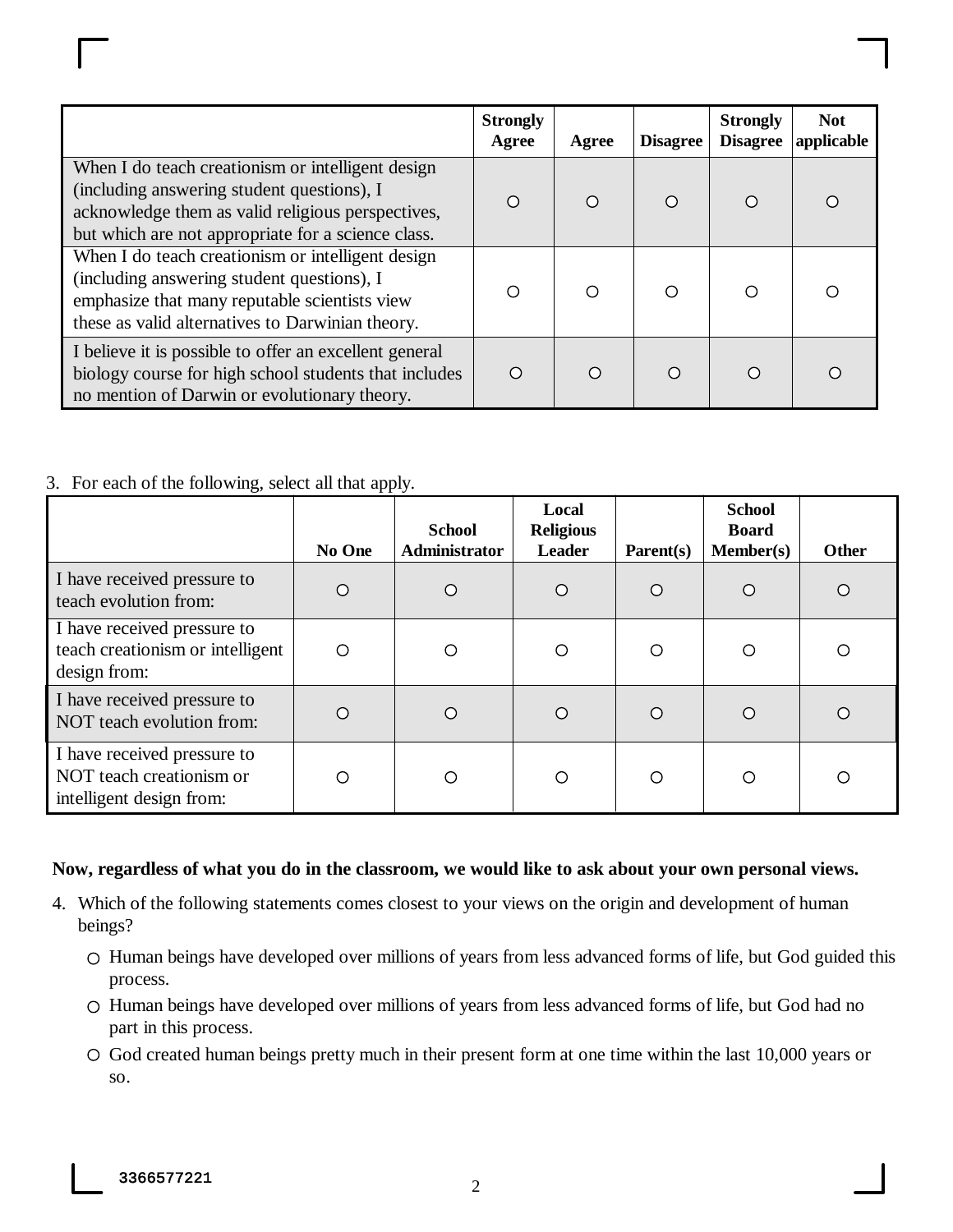5. Which of the following terms best describe how you think about yourself as a professional?

|                       | I think of myself this way                                           |  |   |   |              |  |  |
|-----------------------|----------------------------------------------------------------------|--|---|---|--------------|--|--|
| I think of myself as: | <b>Sometimes</b><br><b>Everyday</b><br><b>Often</b><br><b>Rarely</b> |  |   |   | <b>Never</b> |  |  |
| a mentor              |                                                                      |  |   | C |              |  |  |
| a scientist           |                                                                      |  |   | С |              |  |  |
| an ecologist          |                                                                      |  | ◯ | C |              |  |  |
| a role model          |                                                                      |  | Ω | ⊂ |              |  |  |
| a biologist           |                                                                      |  |   | ⊂ |              |  |  |
| an educator           |                                                                      |  |   |   |              |  |  |

**Now we have some questions on your state's standards and assessments, and textbooks that you use.**

- 6. So far as you know, do your state's science standards include evolution?
	- Yes, but not human evolution
	- Yes, including human evolution
	- O No
	- O I am not sure
- 7. Does your state currently have an assessment test covering high school biology?
	- O No
	- Yes, a test where scores are reported for school districts but not individual schools
	- Yes, a test where scores are reported for individual schools
	- Yes, a high stakes test students must pass to graduate
- 8. What is the primary textbook that you use in your biology class?

| <b>Title:</b>     |  |
|-------------------|--|
| <b>Publisher:</b> |  |
| <b>Author:</b>    |  |

- 9. The textbook selection is made by (select all that apply):
	- O State board of education or state textbook selection committee
	- O School district
	- O School
	- O Instructor
	- $\circ$  Other (please specify):  $\overline{\phantom{a}}$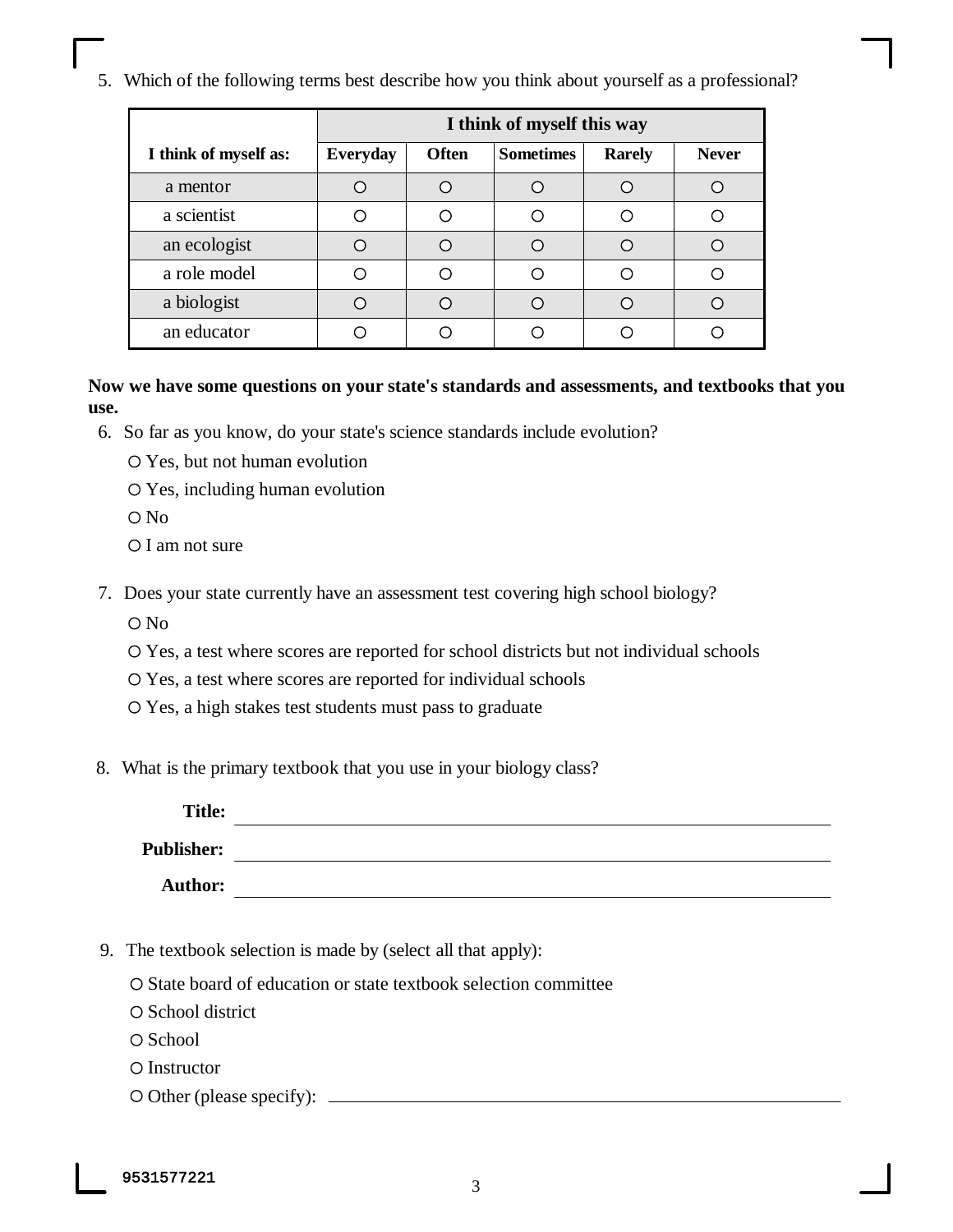10. In preparing this questionnaire, we talked to a large number of teachers and other science educators. They have told us about many strategies that teachers use in teaching their high school biology classes and they shared many experiences they have had. Some of these appear below. Please tell us whether you have ever done the following:

|                                                                                                                                                                                                                      | <b>Never</b> | Once or<br>twice | A few<br>times | <b>Frequently</b> |
|----------------------------------------------------------------------------------------------------------------------------------------------------------------------------------------------------------------------|--------------|------------------|----------------|-------------------|
| I have been nervous about an open house event or a<br>meeting with parents because I believed that I would<br>receive complaints about the teaching of evolution.                                                    | ∩            | ∩                | ∩              | ◯                 |
| I have paced my class so that the evolution chapters in<br>my textbook would be covered only minimally at the<br>end of the academic term.                                                                           | ∩            | ∩                | ∩              | ◯                 |
| I have encouraged students to consider how unlikely it<br>is that complex organs (e.g., the eye) or biological<br>processes (blood clotting) could have occurred simply<br>by random mutation and natural selection. | ∩            | ∩                | ∩              |                   |
| I have encouraged discussions of creationism in order<br>to firmly explain why creationism is not science.                                                                                                           | ∩            | ∩                | ∩              |                   |
| I have received questions from students that seemed<br>like they were suggested by an adult (e.g., parent, youth<br>group leader, etc.).                                                                             |              | ∩                |                |                   |

#### **Finally, we have some background questions.**

- 11. Please indicate the number of years you have been teaching.
	- 0-2 years
	- 3-5 years
	- $\circ$  6-10 years
	- $O$  11-20 years
	- O More than 20 years
- 12. What is your gender?
	- O Male
	- O Female
- 13. What college degrees do you hold? (select all that apply)
	- Associate Degree
	- O Bachelor of Arts
	- O Bachelor of Science
	- Master's Degree in Education
	- O Master's Degree in Science
	- Doctorate of Education or Ph.D. in Education
	- O Ph.D. in Science

9610577229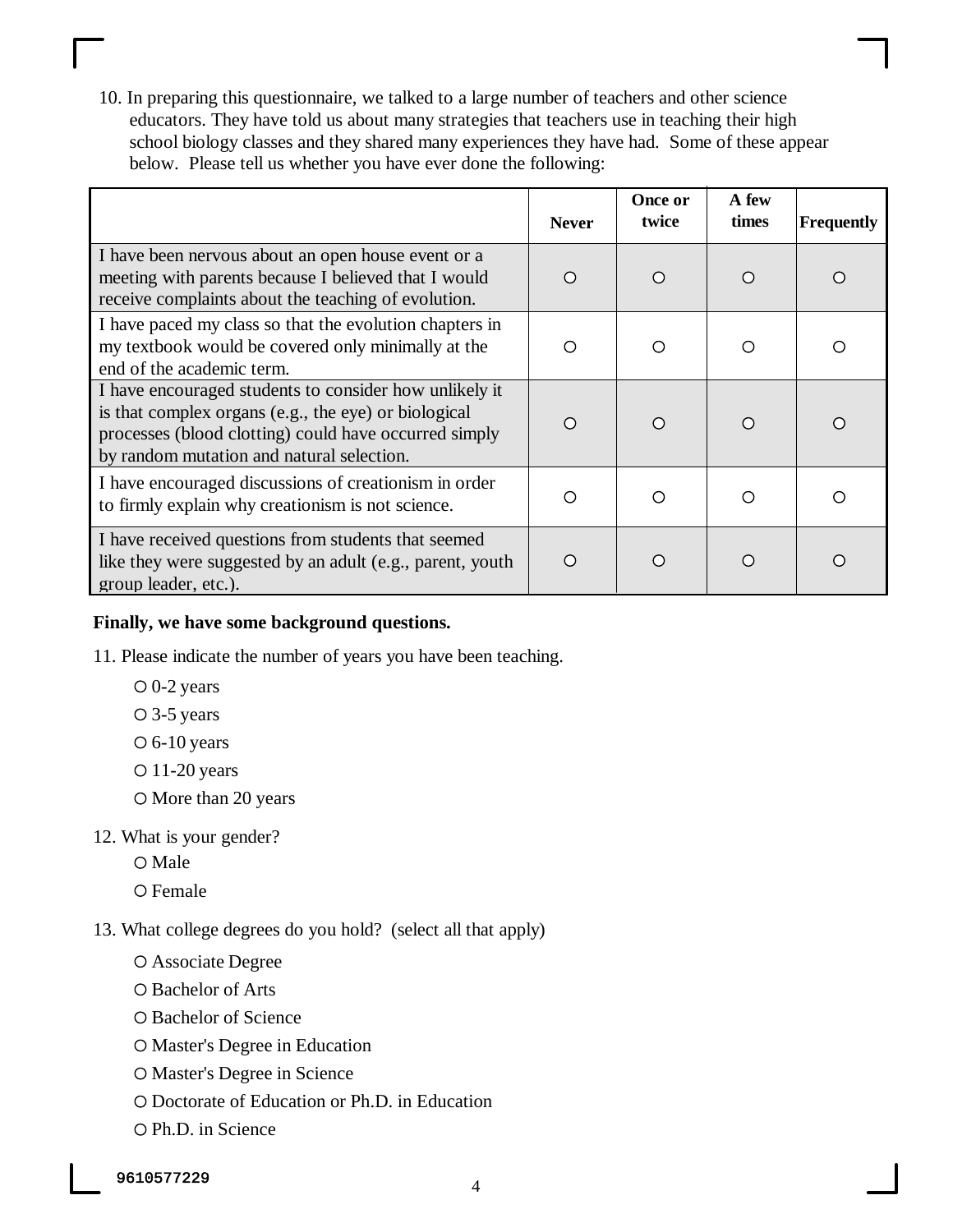14. What is your age?

- $O$  21-30
- $O$  31-40
- $O$  41-50
- $O$  51-60
- 61 or older
- 15. What type of teaching certificate do you hold?
	- Regular or standard state certificate or advanced professional certificate
	- Probationary certificate (the initial certificate issued after satisfying all requirements except the completion of a probationary period)
	- $\circ$  Provisional or other type of certificate given to persons who are still participating in what the state calls an "alternative certification program"
	- $\Omega$  Temporary certificate (requires some additional college course work and/or student teaching before regular certification can be obtained)
	- $\Omega$  Emergency certificate or waiver (issued to persons with insufficient teacher preparation who must complete a regular certification program in order to continue teaching)
	- No certificate

16. How many credit-hours do you have in the biological sciences (undergraduate and graduate)?

- O 12 or less
- $O$  13-24
- $O$  25-40
- O over 40

17. Have you had a specific college-level course in evolution?

- Yes
- O No
- 18. Did you have a major, minor, or special emphasis in any of the following subjects as part of your undergraduate course work? Fill in one oval on each line.

|                                           | Yes, a Major Yes, a Minor | N <sub>0</sub> |
|-------------------------------------------|---------------------------|----------------|
| Science education                         |                           |                |
| Biology or other life science             |                           |                |
| Other science                             |                           |                |
| Statistics, math or engineering           |                           |                |
| Education (including secondary education) |                           |                |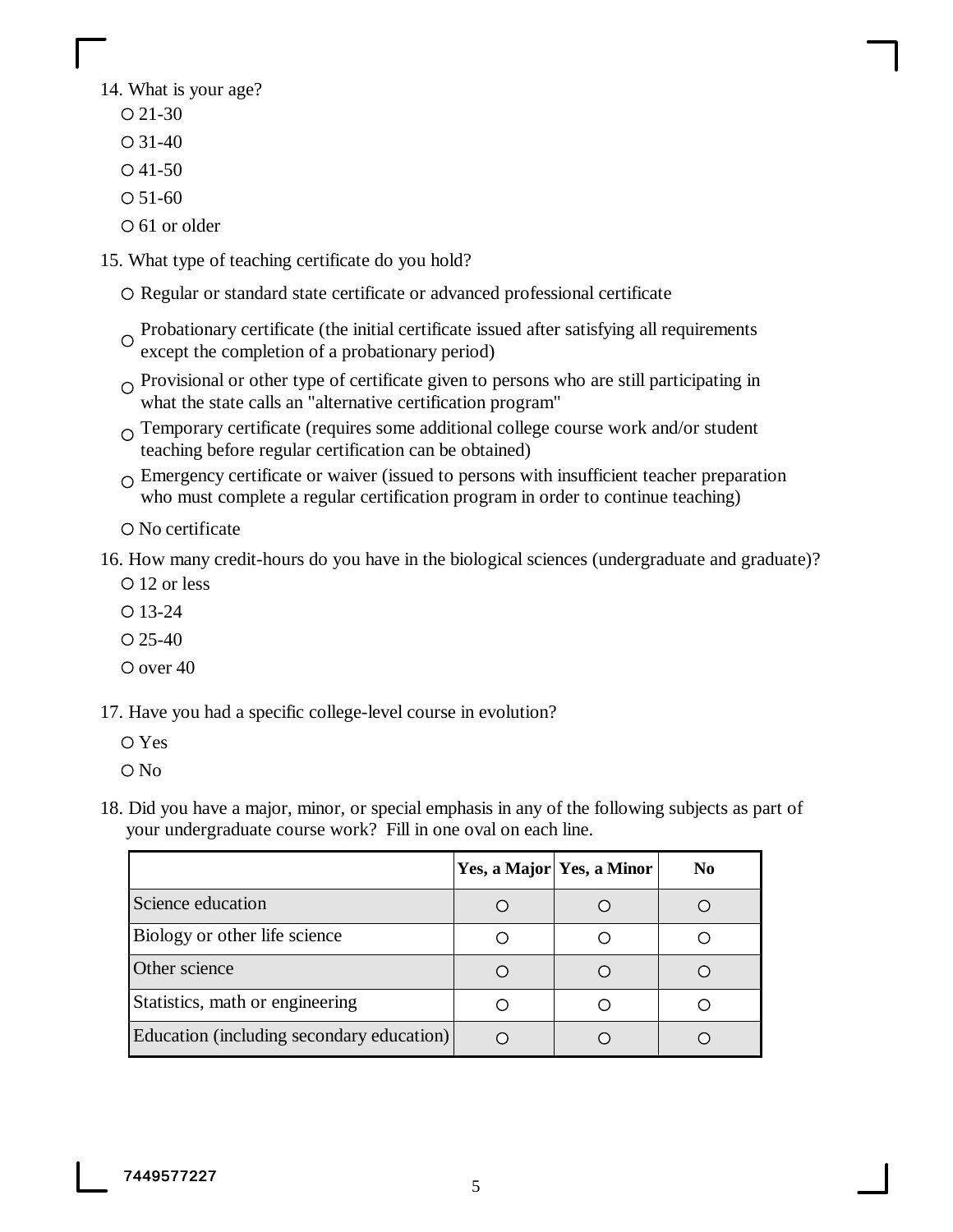- 19. How well would you say you have kept up with scientific debates and advances during the last 5 years? Select all that apply.
	- $\circ$  I keep up by noting additions and changes to the textbooks I use.
	- $\Omega$  I keep up through science journalism such as television programs like Nova, magazines like National Geographic, and the science sections of the daily newspapers.
	- $\Omega$  I keep up by visiting science education web sites such as the NSTA, and the National Academy of Sciences.
	- I keep up through browsing scientific journals such as Nature, Cell, etc.
	- I keep up by taking science courses (not science education) as part of my continuing education.
- 20. I would rate my knowledge of the scientific evidence bearing on the validity of evolutionary theory as:
	- Exceptional, on par with many college-level instructors
	- Very good compared to most high school biology teachers
	- Typical of most high school biology teachers
	- I know less about this topic than many other high school biology teachers

Thank you very much for completing our survey. If you would like to add anything, please use the space provided below. We are very interested in any comments, suggestions or anecdotes that you would like to share.

## **Please return the survey to the Penn State Survey Research Center in the envelope provided.**